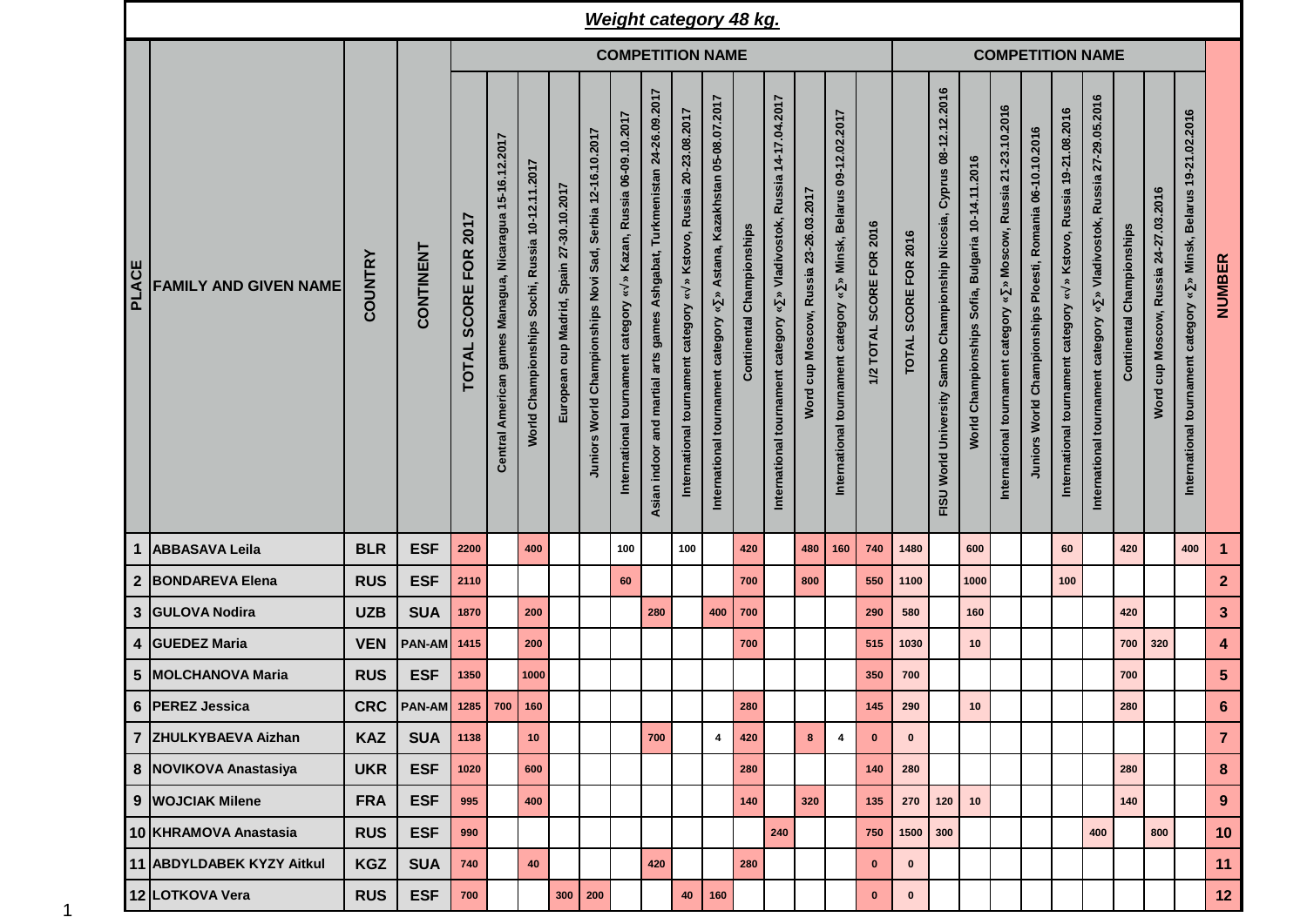| 13 QUITERIO Julia        | <b>DOM</b> | <b>PAN-AM</b> | 640   |     | 10  |     |     |    |     |    |     | 420            |     |     |                         | 210          | 420          |     |     |     |     |  | 420            |     |     | 13 |
|--------------------------|------------|---------------|-------|-----|-----|-----|-----|----|-----|----|-----|----------------|-----|-----|-------------------------|--------------|--------------|-----|-----|-----|-----|--|----------------|-----|-----|----|
| 14 KAPAYEVA Anfisa       | <b>BLR</b> | <b>ESF</b>    | 570   |     |     |     |     |    |     |    |     |                |     |     | 80                      | 490          | 980          | 180 |     | 160 |     |  |                | 480 | 160 | 14 |
| 15 TSATURIAN Shogik      | <b>RUS</b> | <b>ESF</b>    | 560   |     |     |     |     |    |     |    |     |                |     |     | 240                     | 320          | 640          |     |     | 400 |     |  |                |     | 240 | 15 |
| 16 TSVETANOVA Tsvetelina | <b>BUL</b> | <b>ESF</b>    | 530   |     | 10  |     |     |    |     |    |     | 280            |     |     |                         | 240          | 480          |     | 200 |     |     |  | 280            |     |     | 16 |
| 17 NAZAROVA Aziza        | <b>TKM</b> | <b>SUA</b>    | 474   |     | 10  |     |     |    | 140 |    |     |                |     | 320 | $\overline{\mathbf{4}}$ | $\mathbf{0}$ | $\mathbf{0}$ |     |     |     |     |  |                |     |     | 17 |
| 18 GORELIKOVA Anna       | <b>RUS</b> | <b>ESF</b>    | 460   |     |     |     |     |    |     | 60 |     |                |     |     | 400                     | $\mathbf{0}$ | $\mathbf{0}$ |     |     |     |     |  |                |     |     | 18 |
| 19 SARRIA Jennifer       | <b>NCA</b> | <b>PAN-AM</b> | 420   | 420 |     |     |     |    |     |    |     |                |     |     |                         | $\mathbf{0}$ | $\mathbf{0}$ |     |     |     |     |  |                |     |     | 19 |
| 20 TITOVA Olga           | <b>RUS</b> | <b>ESF</b>    | 400   |     |     |     |     |    |     |    |     |                | 400 |     |                         | $\mathbf{0}$ | $\mathbf{0}$ |     |     |     |     |  |                |     |     | 20 |
| 21 YAKAPOVA Arzuv        | <b>TKM</b> | <b>SUA</b>    | 381   |     |     |     |     |    | 140 |    |     | 140            |     |     | 16                      | 85           | 170          |     | 10  |     |     |  |                |     | 160 | 21 |
| 22 PAIYZ Zhadyra         | <b>KAZ</b> | <b>SUA</b>    | 360   |     |     |     |     |    | 280 |    | 80  |                |     |     |                         | $\mathbf{0}$ | $\mathbf{0}$ |     |     |     |     |  |                |     |     | 22 |
| 23 BATA Philomene        | <b>CMR</b> | <b>CAS</b>    | 350   |     |     |     |     |    |     |    |     |                |     |     |                         | 350          | 700          |     |     |     |     |  | 700            |     |     | 23 |
| 23 FILIPPOVA Margarita   | <b>TKM</b> | <b>SUA</b>    | 350   |     |     |     |     |    |     |    |     |                |     |     |                         | 350          | 700          |     |     |     |     |  | 700            |     |     | 24 |
| 25 SABLIEVA Kateryna     | <b>UKR</b> | <b>ESF</b>    | 300   |     |     |     | 80  |    |     |    |     |                |     |     | 160                     | 60           | 120          |     |     |     | 120 |  |                |     |     | 25 |
| 26 ORDONEZ Dilia         | <b>HON</b> | <b>PAN-AM</b> | 287   | 280 |     |     |     |    |     |    |     | $\overline{7}$ |     |     |                         | $\bf{0}$     | $\mathbf 0$  |     |     |     |     |  |                |     |     | 26 |
| 27 HERNANDEZ Sandra      | <b>COL</b> | <b>PAN-AM</b> | 280   |     |     |     |     |    |     |    |     | 280            |     |     |                         | $\bf{0}$     | $\mathbf{0}$ |     |     |     |     |  |                |     |     | 27 |
| 27 TSOU Chia-wen         | <b>TPE</b> | <b>SUA</b>    | 280   |     |     |     |     |    |     |    |     | 280            |     |     |                         | $\bf{0}$     | $\mathbf{0}$ |     |     |     |     |  |                |     |     | 28 |
| 29 SHWARZMAN Daniela     | <b>ISR</b> | <b>ESF</b>    | 260,5 |     | 160 |     |     | 40 |     |    |     | $\overline{7}$ |     |     |                         | 53,5         | 107          | 60  |     |     | 40  |  | $\overline{7}$ |     |     | 29 |
| 30 BAASANKHUU Bavuudopj  | <b>MGL</b> | <b>SUA</b>    | 240   |     |     |     |     |    |     |    | 240 |                |     |     |                         | $\mathbf{0}$ | $\mathbf{0}$ |     |     |     |     |  |                |     |     | 30 |
| 31 MATEI Ioana           | <b>ROU</b> | <b>ESF</b>    | 230   |     |     |     |     |    |     |    |     |                |     |     |                         | 230          | 460          |     |     |     |     |  | 140            | 320 |     | 31 |
| 32 LALAZARYAN Asya       | <b>ARM</b> | <b>ESF</b>    | 217   |     | 10  |     |     |    |     |    |     | $\overline{7}$ |     |     |                         | 200          | 400          |     | 400 |     |     |  |                |     |     | 32 |
| 33 EL HADJI IDI Hanna    | <b>NIG</b> | <b>CAS</b>    | 210   |     |     |     |     |    |     |    |     |                |     |     |                         | 210          | 420          |     |     |     |     |  | 420            |     |     | 33 |
| 34 OSOIANU Ttiana        | <b>MDA</b> | <b>ESF</b>    | 200   |     |     |     |     |    |     |    |     |                |     |     |                         | 200          | 400          |     | 400 |     |     |  |                |     |     | 34 |
| 35 VILLALBA Raquel       | <b>ESP</b> | <b>ESF</b>    | 180   |     |     | 180 |     |    |     |    |     |                |     |     |                         | $\bf{0}$     | $\mathbf{0}$ |     |     |     |     |  |                |     |     | 35 |
| 36 BAZHAEVA Margarita    | <b>KAZ</b> | <b>SUA</b>    | 160   |     |     |     |     |    |     |    | 160 |                |     |     |                         | $\mathbf{0}$ | $\bf{0}$     |     |     |     |     |  |                |     |     | 36 |
| 36 BLINOVA Viktoria      | <b>RUS</b> | <b>ESF</b>    | 160   |     |     |     |     |    |     |    |     |                | 160 |     |                         | $\mathbf 0$  | $\mathbf 0$  |     |     |     |     |  |                |     |     | 37 |
| 36 DEMINA Anna           | <b>RUS</b> | <b>ESF</b>    | 160   |     |     |     |     |    |     |    |     |                | 160 |     |                         | $\pmb{0}$    | $\mathbf 0$  |     |     |     |     |  |                |     |     | 38 |
| 36 HANAS Ioana           | <b>ROU</b> | <b>ESF</b>    | 160   |     |     |     |     |    |     |    |     |                |     |     |                         | 160          | 320          | 120 | 200 |     |     |  |                |     |     | 39 |
| 36 RAKHMONOVA Nilufar    | <b>UZB</b> | <b>SUA</b>    | 160   |     |     |     | 120 |    |     |    |     |                |     |     |                         | $40\,$       | ${\bf 80}$   |     |     |     | 80  |  |                |     |     | 40 |
| 36 SULAYMANOVA Dinura    | <b>KGZ</b> | <b>SUA</b>    | 160   |     |     |     |     |    |     |    |     |                |     | 160 |                         | $\mathbf 0$  | $\mathbf 0$  |     |     |     |     |  |                |     |     | 41 |
| 42 BEKMATOVA Nurzhanat   | KGZ        | <b>SUA</b>    | 158   |     |     |     |     |    |     |    | 48  |                |     |     |                         | $110$        | 220          | 60  |     |     |     |  |                | 160 |     | 42 |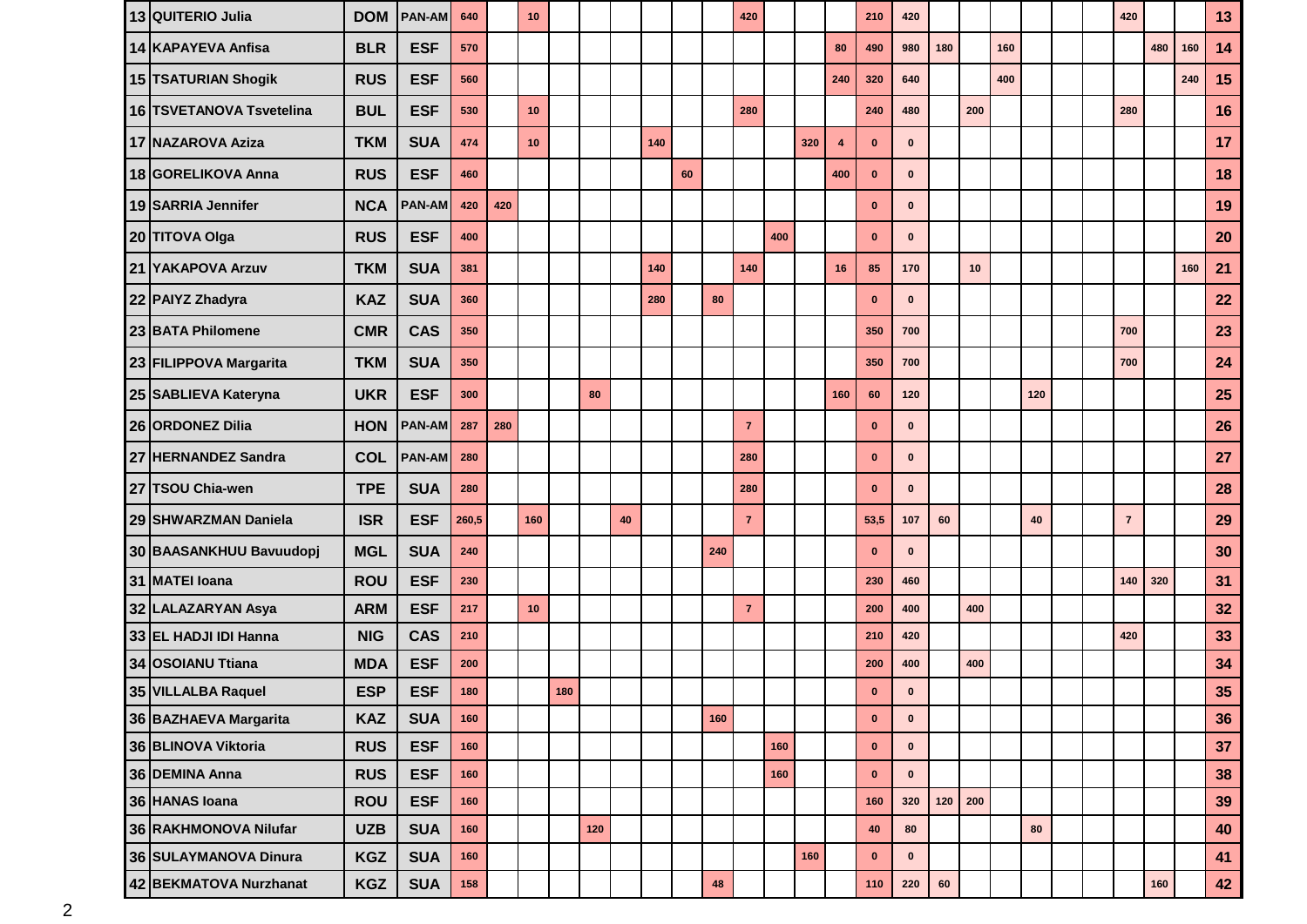| 43 SUAREZ Leidy            | <b>COL</b> | <b>PAN-AM</b> | 145        |  |     |    |    |    |    |    |     |    |                         | 145         | 290          | 10  |     |     |    |     | 280 |     |    | 43   |
|----------------------------|------------|---------------|------------|--|-----|----|----|----|----|----|-----|----|-------------------------|-------------|--------------|-----|-----|-----|----|-----|-----|-----|----|------|
| 44 DILANI Marappullige     | <b>SRI</b> | <b>SUA</b>    | 140        |  |     |    |    |    |    |    |     |    |                         | 140         | 280          |     |     |     |    |     | 280 |     |    | 44   |
| 44 LAZO Allison            | <b>CHI</b> | <b>PAN-AM</b> | 140        |  |     |    |    |    |    |    | 140 |    |                         | $\mathbf 0$ | $\bf{0}$     |     |     |     |    |     |     |     |    | 45   |
| 44 MAHAMADOU Zoulahatou    | <b>NIG</b> | <b>CAS</b>    | 140        |  |     |    |    |    |    |    |     |    |                         | 140         | 280          |     |     |     |    |     | 280 |     |    | 46   |
| 44 MATIJEVIC Sara          | <b>CRO</b> | <b>ESF</b>    | 140        |  |     |    |    |    |    |    | 140 |    |                         | $\mathbf 0$ | $\bf{0}$     |     |     |     |    |     |     |     |    | 47   |
| 44 PAREDES Diana           | <b>PAR</b> | <b>PAN-AM</b> | 140        |  |     |    |    |    |    |    | 140 |    |                         | $\mathbf 0$ | $\mathbf{0}$ |     |     |     |    |     |     |     |    | 48   |
| 49 DIAN-FLORES Claudia     | <b>ESP</b> | <b>ESF</b>    | 120        |  | 120 |    |    |    |    |    |     |    |                         | $\bf{0}$    | $\mathbf{0}$ |     |     |     |    |     |     |     |    | 49   |
| 49 FISENKO Ksenia          | <b>RUS</b> | <b>ESF</b>    | 120        |  |     |    |    |    |    |    |     |    |                         | 120         | 240          |     |     |     |    | 240 |     |     |    | 50   |
| 49 MIHALEVA Elena          | <b>RUS</b> | <b>ESF</b>    | 120        |  |     |    |    |    |    |    |     | 80 |                         | 40          | 80           |     | 80  |     |    |     |     |     |    | 51   |
| 49 TARASOVA Olga           | <b>RUS</b> | <b>ESF</b>    | 120        |  |     |    |    |    |    |    |     |    |                         | 120         | 240          |     | 240 |     |    |     |     |     |    | 52   |
| 53 STEPANOVA Nataliya      | <b>RUS</b> | <b>ESF</b>    | 100        |  |     |    |    |    |    |    |     |    |                         | 100         | 200          |     |     | 200 |    |     |     |     |    | 53   |
| 54 KASHKYNOVA Kenzhezaru   | <b>KAZ</b> | <b>SUA</b>    | 95         |  |     |    |    |    |    |    |     |    |                         | 95          | 190          | 10  |     |     | 20 |     |     | 160 |    | 54   |
| 55 ECHEVSKAYA Anastasiya   | <b>RUS</b> | <b>ESF</b>    | 90         |  |     |    | 40 |    | 40 |    |     |    |                         | 10          | 20           |     |     |     | 20 |     |     |     |    | 55   |
| 56 BENYAMAS Pittayarut     | <b>THA</b> | <b>SUA</b>    | 84         |  |     |    |    | 84 |    |    |     |    |                         | $\bf{0}$    | $\bf{0}$     |     |     |     |    |     |     |     |    | 56   |
| 57 ANDRIEVSKAIA Anastasia  | <b>RUS</b> | <b>ESF</b>    | 80         |  |     |    |    |    |    |    |     |    |                         | 80          | 160          |     |     |     |    | 160 |     |     |    | 57   |
| 57 BURDEINA Olga           | <b>RUS</b> | <b>ESF</b>    | 80         |  |     |    |    |    |    |    |     |    |                         | 80          | 160          |     |     |     |    | 160 |     |     |    | 58   |
| 57 CHERNIAK Maria          | <b>UKR</b> | <b>ESF</b>    | 80         |  |     |    |    |    |    |    |     |    |                         | 80          | 160          | 160 |     |     |    |     |     |     |    | 59   |
| 57 DARCHINYAN Egine        | <b>RUS</b> | <b>ESF</b>    | 80         |  |     |    |    |    |    |    |     |    |                         | 80          | 160          |     | 160 |     |    |     |     |     |    | 60   |
| 57 KUDYRETILLA Aizhan      | <b>KAZ</b> | <b>SUA</b>    | 80         |  |     | 80 |    |    |    |    |     |    |                         | $\bf{0}$    | $\mathbf{0}$ |     |     |     |    |     |     |     |    | 61   |
| 57 MOROZOVA Alina          | <b>BLR</b> | <b>ESF</b>    | 80         |  |     |    |    |    |    |    |     |    | 80                      | $\bf{0}$    | $\mathbf{0}$ |     |     |     |    |     |     |     |    | 62   |
| 57 TABAEVA Anastasia       | <b>RUS</b> | <b>ESF</b>    | 80         |  |     |    |    |    |    |    |     | 80 |                         | $\bf{0}$    | $\mathbf{0}$ |     |     |     |    |     |     |     |    | 63   |
| 57 ZHUMYALI KYZY Anara     | <b>KGZ</b> | <b>SUA</b>    | 80         |  |     |    |    |    |    | 80 |     |    |                         | $\bf{0}$    | $\mathbf{0}$ |     |     |     |    |     |     |     |    | 64   |
| 65 CASAYA Vicky            | <b>NCA</b> | <b>PAN-AM</b> | 70         |  |     |    |    |    |    |    |     |    |                         | 70          | 140          |     |     |     |    |     | 140 |     |    | 65   |
| 65 SIFONTES Marina         | <b>HON</b> | <b>PAN-AM</b> | 70         |  |     |    |    |    |    |    |     |    |                         | 70          | 140          |     |     |     |    |     | 140 |     |    | 66   |
| 67 GAZIEVA Aiten           | <b>RUS</b> | <b>ESF</b>    | 48         |  |     |    |    |    |    |    |     | 48 |                         | $\bf{0}$    | $\bf{0}$     |     |     |     |    |     |     |     |    | 67   |
| 67 ISKAKOVA Dinara         | <b>KAZ</b> | <b>SUA</b>    | 48         |  |     |    |    |    |    | 48 |     |    |                         | $\mathbf 0$ | 0            |     |     |     |    |     |     |     |    | 68   |
| 67 JOKUBAITYTE Roberta     | <b>LTU</b> | <b>ESF</b>    | 48         |  |     |    |    |    |    |    |     |    |                         | 48          | 96           | 10  |     |     |    |     | 86  |     |    | 69   |
| 67 MASLENNIKOVA Aleksandra | <b>RUS</b> | <b>ESF</b>    | 48         |  |     |    |    |    |    |    |     | 48 |                         | $\mathbf 0$ | $\mathbf 0$  |     |     |     |    |     |     |     |    | 70   |
| 71 MAKSIMAVA Hanna         | <b>BLR</b> | <b>ESF</b>    | 44         |  |     |    |    |    |    |    |     |    | $\overline{\mathbf{4}}$ | 40          | 80           |     |     |     |    |     |     |     | 80 | $71$ |
| 72 GORMUS Busra            | <b>TUR</b> | <b>ESF</b>    | 43         |  |     |    |    |    |    |    |     |    |                         | 43          | 86           |     |     |     |    |     | 86  |     |    | 72   |
| 73 BARBOSA Nathalia        | <b>BRA</b> | <b>PAN-AM</b> | 42         |  |     |    |    |    |    |    |     |    |                         | 42          | 84           |     |     |     |    |     | 84  |     |    | 73   |
| 74 AGAZADE Oksana          | <b>RUS</b> | <b>ESF</b>    | 40         |  |     |    |    |    |    |    |     |    |                         | 40          | 80           |     | 80  |     |    |     |     |     |    | 74   |
| 74 KHEGAY Yulia            | <b>RUS</b> | <b>ESF</b>    | ${\bf 40}$ |  |     |    |    |    |    |    |     |    |                         | ${\bf 40}$  | 80           |     |     |     |    | 80  |     |     |    | 75   |